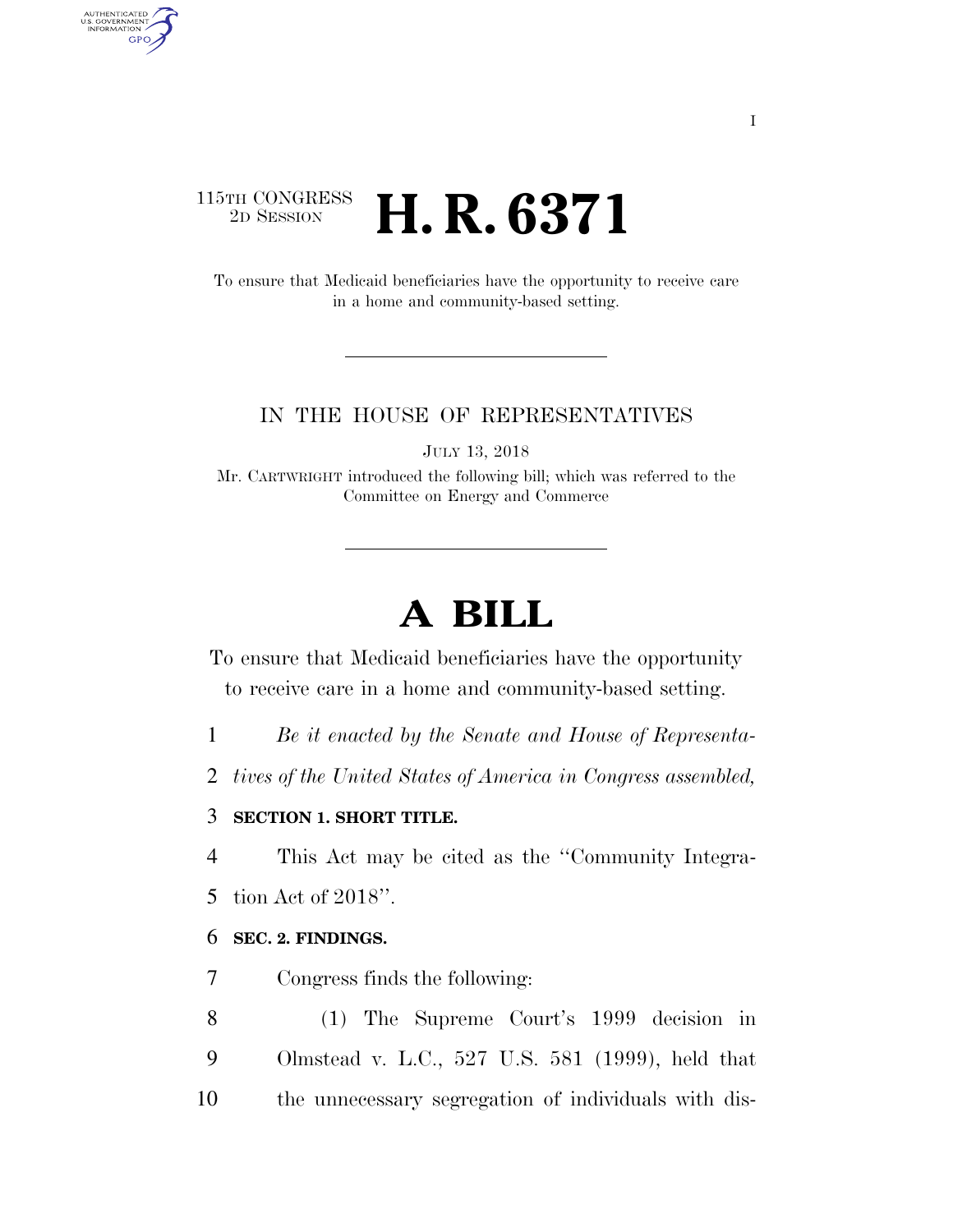| $\mathbf{1}$   | abilities is a violation of the Americans with Disabil- |
|----------------|---------------------------------------------------------|
| $\overline{2}$ | ities Act of 1990 (42 U.S.C. 12101 et seq.).            |
| 3              | (2) Under Olmstead, individuals generally have          |
| $\overline{4}$ | the right to receive their supports and services in     |
| 5              | home and community-based settings, rather than in       |
| 6              | institutional settings, if they so choose.              |
| 7              | (3) Olmstead envisioned that States would pro-          |
| 8              | vide appropriate long-term services and supports to     |
| 9              | individuals with disabilities through home and com-     |
| 10             | munity-based services and end forced segregation in     |
| 11             | nursing homes and other institutions.                   |
| 12             | (4) While there has been progress in rebal-             |
| 13             | ancing State spending on individuals with disabilities  |
| 14             | in institutions as compared to home and community-      |
| 15             | based settings, more than 75 percent of States con-     |
| 16             | tinue to spend the majority of their long-term care     |
| 17             | dollars on nursing homes and other institutional set-   |
| 18             | tings, and the number of individuals with disabilities  |
| 19             | under age 65 in nursing homes increased between         |
| 20             | 2008 and 2012.                                          |
| 21             | $(5)$ As of June 2013, there were more than             |
| 22             | 200,000 individuals younger than age 65 in nursing      |
| 23             | homes—almost 16 percent of the total nursing home       |
|                |                                                         |

population.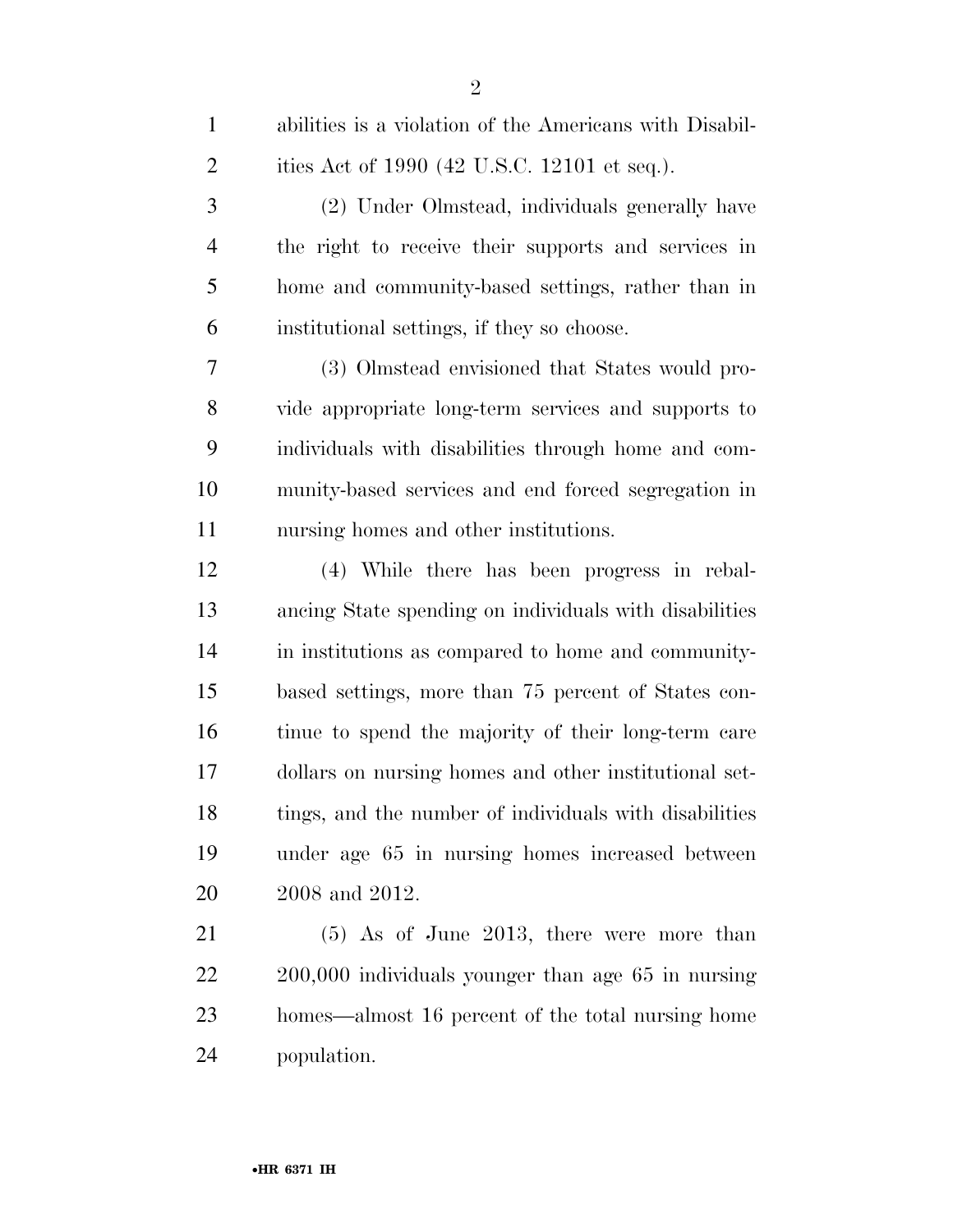| $\mathbf{1}$   | $(6)$ Thirty-eight studies published from 2005 to       |
|----------------|---------------------------------------------------------|
| $\overline{2}$ | 2012 concluded that providing services in home and      |
| 3              | community-based settings is less costly than pro-       |
| $\overline{4}$ | viding care in a nursing home or other institutional    |
| 5              | setting.                                                |
| 6              | (7) No clear or centralized reporting system ex-        |
| 7              | ists to compare how effectively States are meeting      |
| 8              | the Olmstead mandate.                                   |
| 9              | SEC. 3. ENSURING MEDICAID BENEFICIARIES MAY ELECT       |
| 10             | TO RECEIVE CARE IN A HOME AND COMMU-                    |
| 11             | NITY-BASED SETTING.                                     |
| 12             | (a) IN GENERAL.—Section $1902(a)$ of the Social Se-     |
| 13             | curity Act $(42 \text{ U.S.C. } 1396a(a))$ is amended—  |
| 14             | $(1)$ in paragraph $(82)$ , by striking "and" at the    |
| 15             | end;                                                    |
| 16             | $(2)$ in paragraph $(83)$ , by striking the period      |
| 17             | and inserting "; and"; and                              |
| 18             | $(3)$ by inserting after paragraph $(83)$ the fol-      |
| 19             | lowing new paragraph:                                   |
| 20             | $\cdot$ (84) in the case of any individual with respect |
| 21             | to whom there has been a determination that the in-     |
| 22             | dividual requires the level of care provided in a nurs- |
| 23             | ing facility, an intermediate care facility for the     |
| 24             | mentally retarded, an institution for mental diseases,  |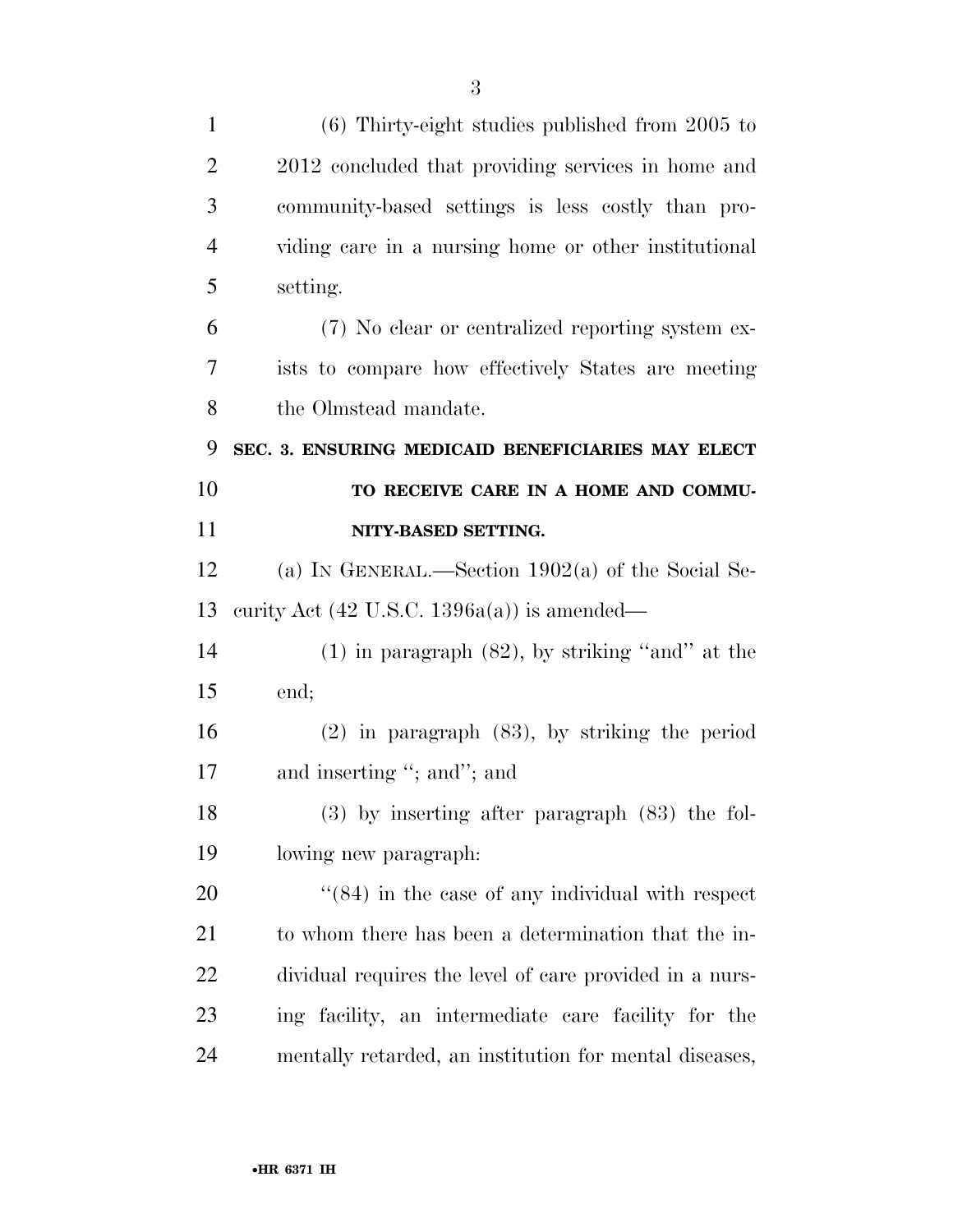or any other similarly restrictive or institutional set-2  $\times$  ting—

 ''(A) provide the individual with the choice and opportunity to receive such care in a home and community-based setting, including reha- bilitative services, assistance and support in ac- complishing activities of daily living, instru- mental activities of daily living, and health-re- lated tasks, and assistance in acquiring, main- taining, or enhancing skills necessary to accom-plish such activities, tasks, or services;

12 ''(B) ensure that each such individual has an equal opportunity (when compared to the re- ceipt and availability of nursing facility serv- ices) to receive care in a home and community- based setting, if the individual so chooses, by ensuring that the provision of such care in a home and community-based setting is widely available on a Statewide basis for all such indi-viduals within the State; and

21 "'(C) meet the requirements of section 1904A (relating to the provision of care in a home and community-based setting).''.

 (b) REQUIREMENTS FOR COMMUNITY CARE OP-TIONS.—Title XIX of the Social Security Act is amended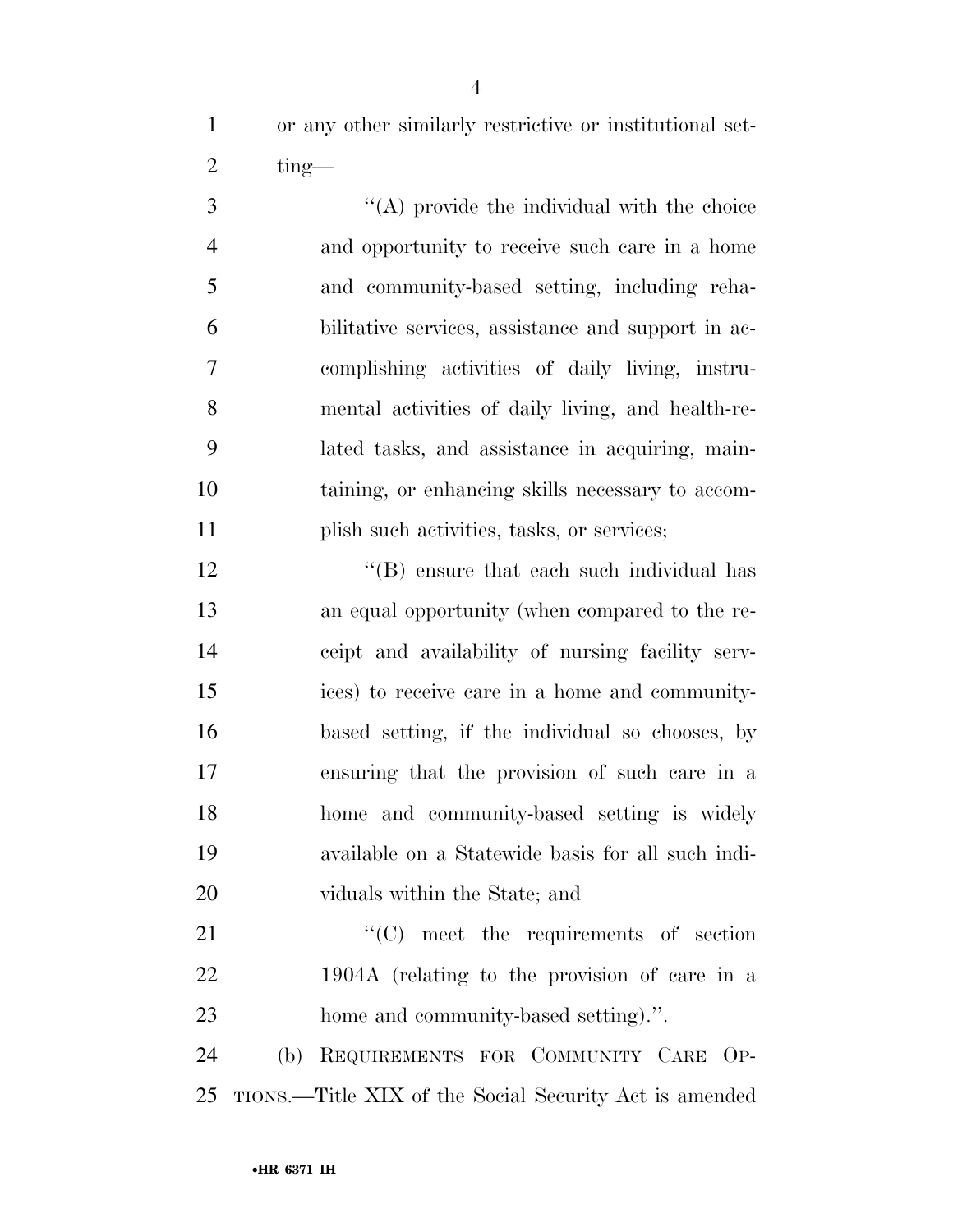by inserting after section 1904 (42 U.S.C. 1396c) the fol-lowing new section:

''PROVISIONS RELATED TO HOME AND COMMUNITY-

#### BASED CARE

 ''SEC. 1904A. (a) DEFINITIONS.—For purposes of 6 this section, section  $1902(a)(84)$ , and section 7 1905(a)(4)(A):

8 "(1) ACTIVITIES OF DAILY LIVING.—The term 'activities of daily living' includes, but is not limited to, tasks such as eating, toileting, grooming, dress-11 ing, bathing, and transferring.

12 ''(2) HEALTH-RELATED TASKS.—The term 'health-related tasks' means specific tasks related to the needs of an individual, including, but not limited to, bowel or bladder care, wound care, use and care of ventilators and feeding tubes, and the administra- tion of medications and injections, which, in the opinion of the individual's physician, can be dele-gated to be performed by an attendant.

20 "(3) HOME AND COMMUNITY-BASED SET- TING.—The term 'home and community-based set- ting' means, with respect to an individual who re- quires a level of care provided in a nursing facility, an intermediate care facility for the mentally re-tarded, an institution for mental diseases, or any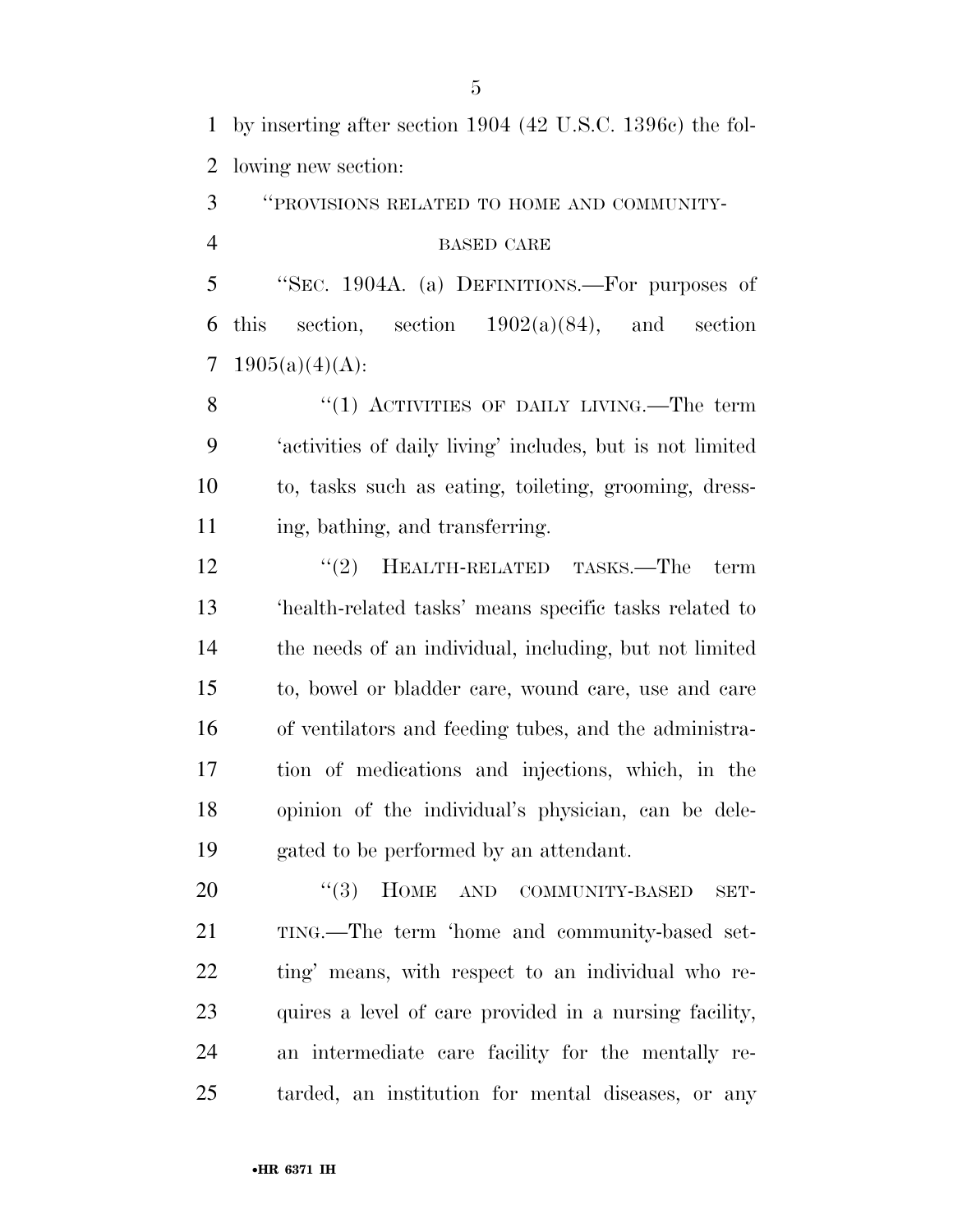| $\overline{2}$ | setting that—                                      |
|----------------|----------------------------------------------------|
| 3              | "(A) includes a house, an apartment, a             |
| $\overline{4}$ | townhouse, a condominium, or any similar pub-      |
| 5              | lic or private housing where the individual re-    |
| 6              | sides that—                                        |
| $\overline{7}$ | "(i) is owned or leased by the indi-               |
| 8              | vidual or a member of the individual's fam-        |
| 9              | ily;                                               |
| 10             | "(ii) ensures the individual's privacy,            |
| 11             | dignity, respect, and freedom from coer-           |
| 12             | cion; and                                          |
| 13             | "(iii) maximizes the individual's au-              |
| 14             | tonomy and independence;                           |
| 15             | $\cdot$ (B) is integrated in, and provides access  |
| 16             | to, the general community in which the setting     |
| 17             | is located so that the individual has access to    |
| 18             | the community and opportunities to seek em-        |
| 19             | ployment and work in competitive integrated        |
| 20             | settings, participate in community life, control   |
| 21             | and utilize personal resources, benefit from       |
| 22             | community services, and participate in the com-    |
| 23             | munity in an overall manner that is comparable     |
| 24             | to that available to individuals who are not indi- |
| 25             | viduals with disabilities; and                     |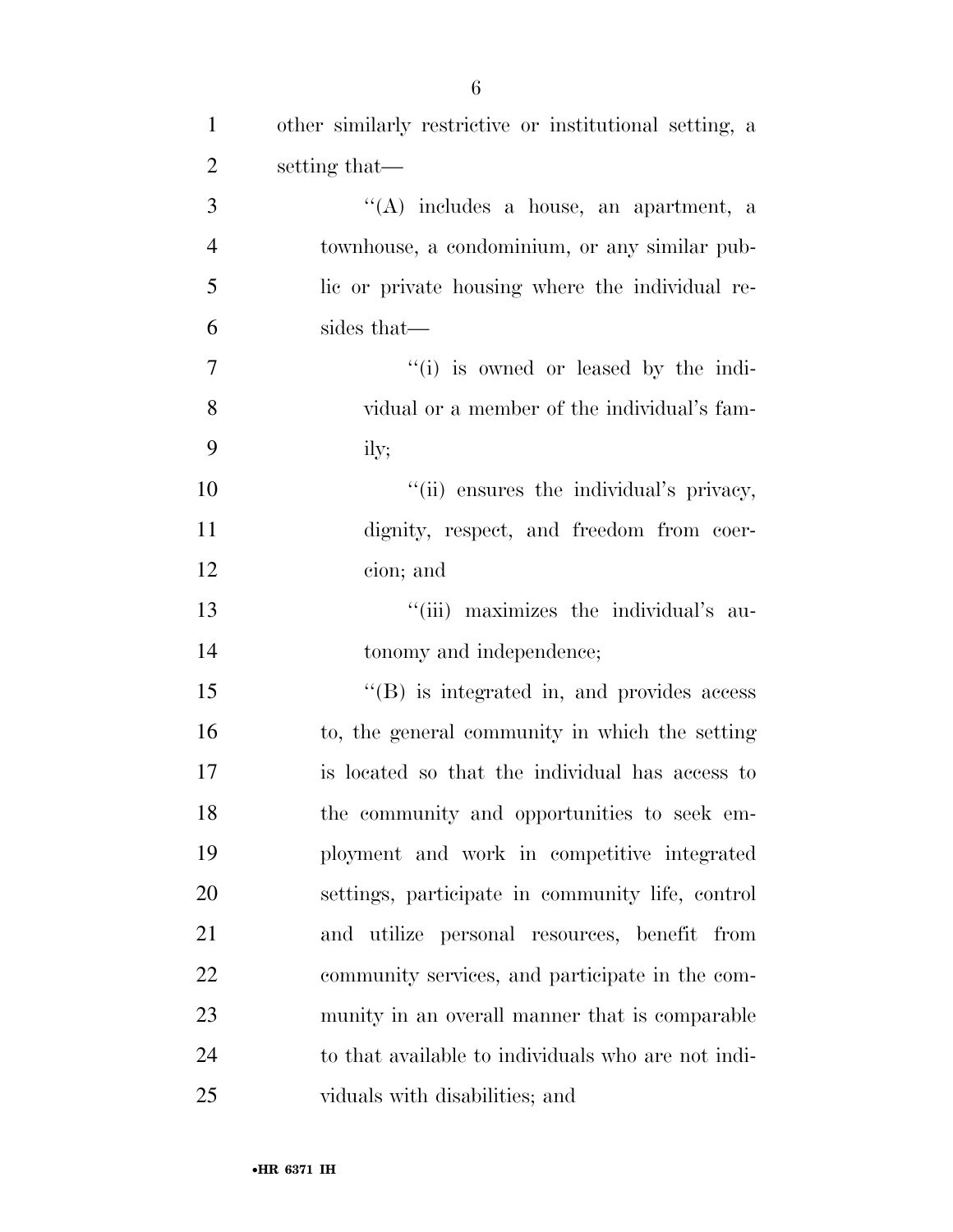1  $\langle ^{\prime}(C) \rangle$  has the services and supports that the individual needs in order to live as independ-ently as possible.

 $(4)$  INSTRUMENTAL ACTIVITIES OF DAILY LIV- ING.—The term 'instrumental activities of daily liv- ing' means activities related to living independently in the community and includes, but is not limited to, meal planning and preparation, managing finances, shopping for food, clothing, and other items, per- forming household chores, communicating by phone or other media, and traveling around and partici-pating in the community.

13 "(5) PUBLIC ENTITY.—The term 'public entity' means a public entity as defined in subparagraphs (A) and (B) of section 201(1) of the Americans with Disabilities Act of 1990.

 ''(b) REQUIREMENTS FOR PROVIDING SERVICES IN HOME AND COMMUNITY-BASED SETTINGS.—With respect to the availability and provision of services under the State plan under this title, or under any waiver of State plan requirements (subject to section 3(d) of the Community Integration Act of 2018), in a home and community-based setting to any individual who requires a level of care pro- vided in a nursing facility, an intermediate care facility for the mentally retarded, an institution for mental dis-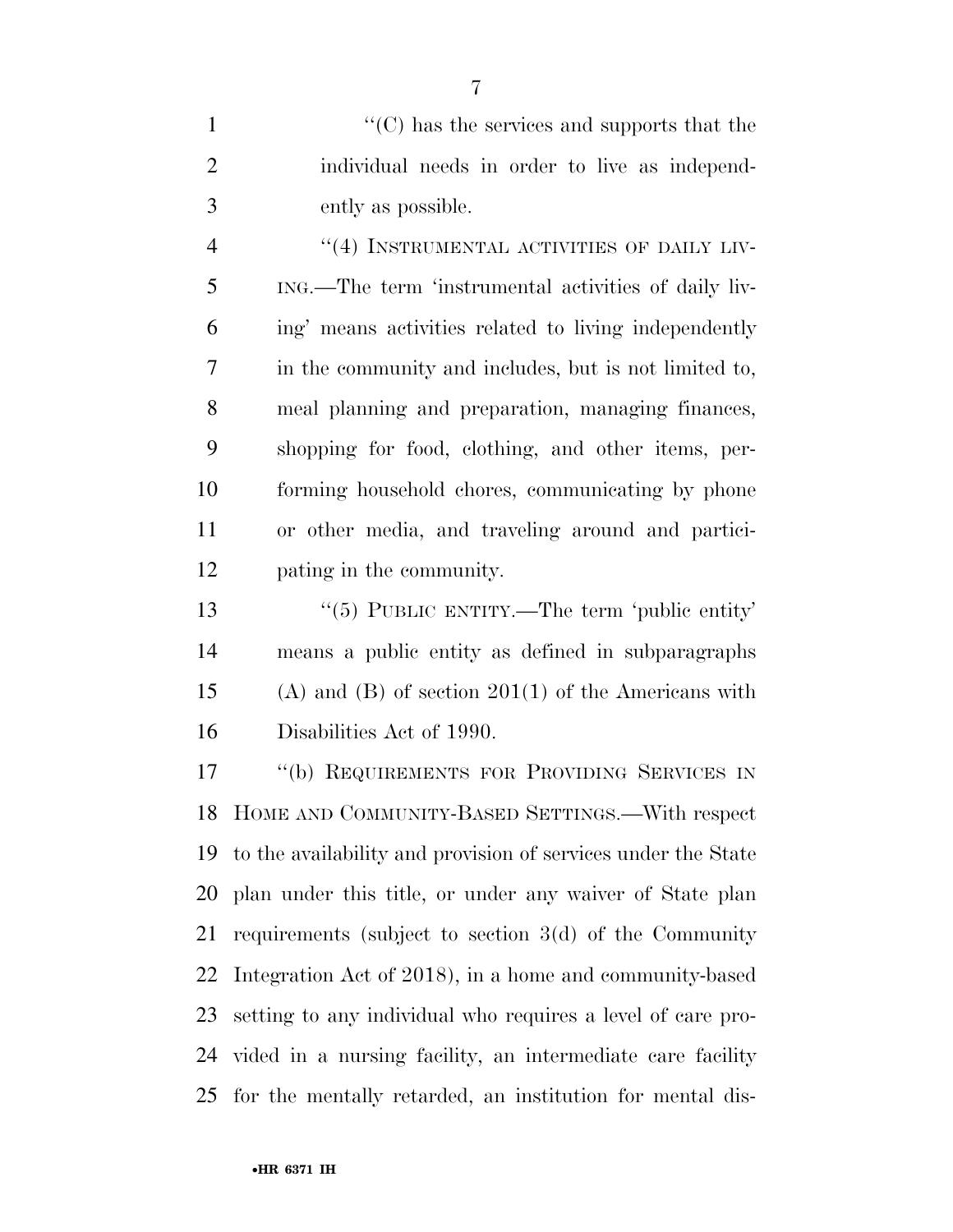eases, or any other similarly restrictive or institutional set- ting, any public entity that receives payment under the State plan or waiver for providing services to such an indi-vidual shall not—

 ''(1) impose or utilize policies, practices, or pro- cedures, such as unnecessary requirements or arbi- trary service or cost caps, that limit the availability of services in home and community-based settings to an individual with a disability (including individuals with the most significant disabilities) who need such services;

 $\frac{u(2)}{2}$  impose or utilize policies, practices, or pro- cedures that limit the availability of services in a home and community-based setting (including assist- ance and support in accomplishing activities of daily living, instrumental activities of daily living, health- related tasks, and rehabilitative services) based on the specific disability of an otherwise eligible indi-vidual;

 $(3)$  impose or utilize policies, practices, or pro- cedures that arbitrarily restrict an individual with a disability from full and meaningful participation in community life;

24  $\frac{1}{4}$  impose or utilize policies, practices, or pro-cedures that unnecessarily delay or restrict the pro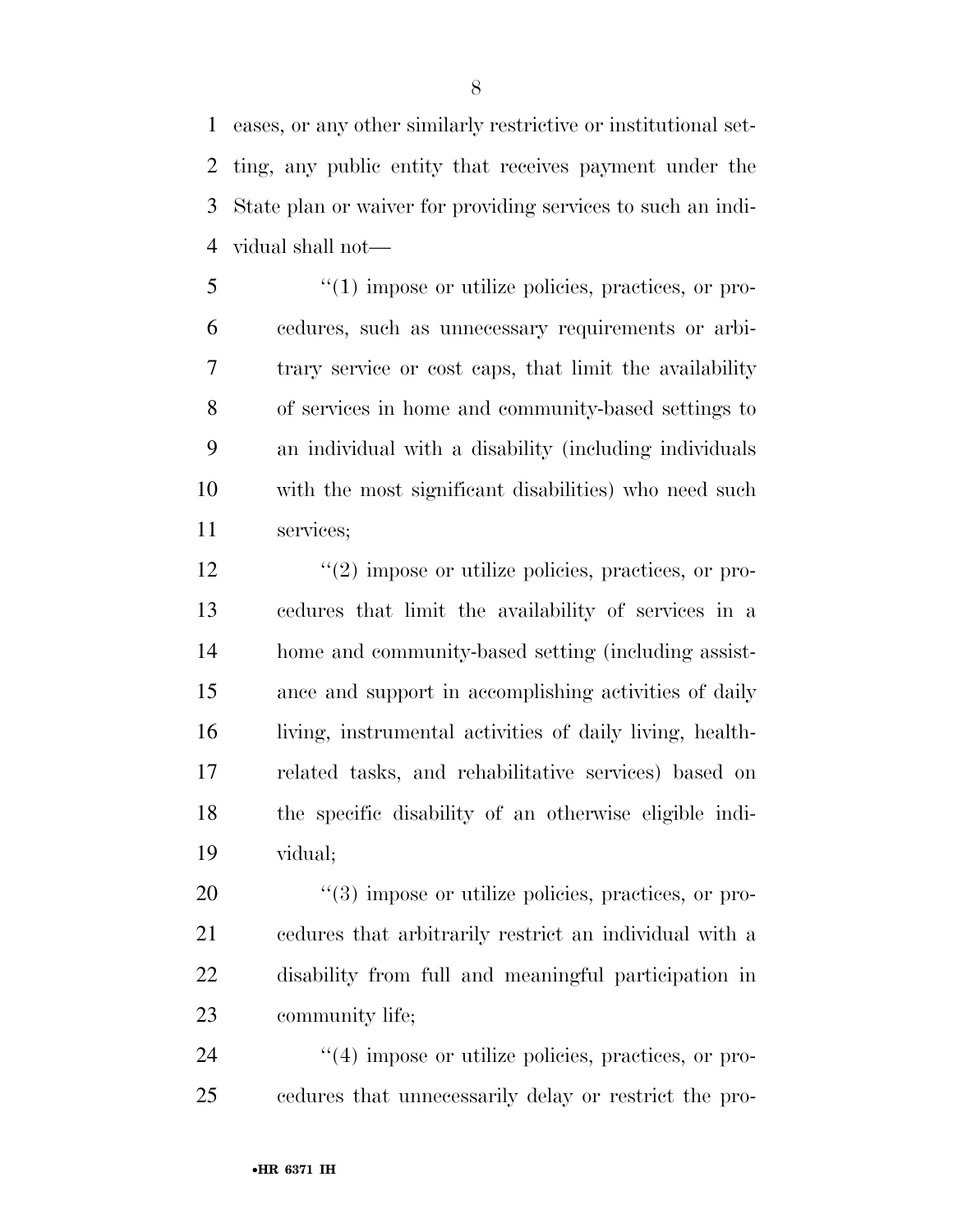vision of services in a home and community-based setting to any individual who requires such services;

3 "(5) fail to establish and utilize adequate pay- ment structures to maintain a sufficient workforce to provide services in home and community-based settings to any individual who requires such services;

 ''(6) fail to provide information, on an ongoing basis, to help any individual who receives care in a nursing facility, an intermediate care facility for the mentally retarded, an institution for mental diseases, or any other similarly restrictive or institutional set- ting, understand the individual's right to choose to receive such care in a home and community-based setting; or

15 ''(7) fail to provide information to help any in- dividual that requires the level of care provided in a nursing facility, an intermediate care facility for the mentally retarded, an institution for mental diseases, or any other similarly restrictive or institutional set- ting, prior to the individual's placement in such a fa- cility or an institution, understand the individual's right to choose to receive such care in a home and community-based setting.

24 "(c) PLAN TO INCREASE AFFORDABLE AND ACCES-SIBLE HOUSING.—Not later than 180 days after the en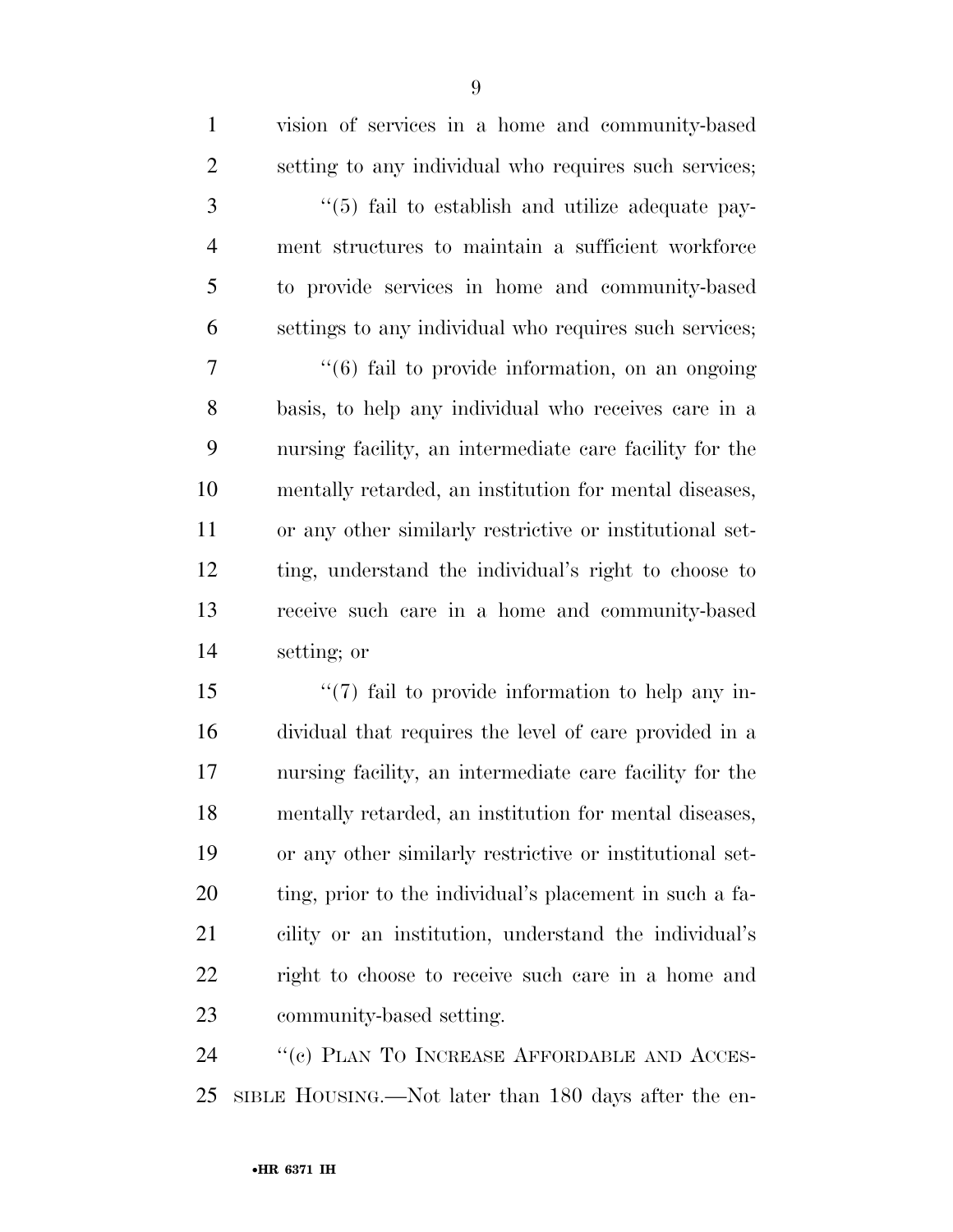actment of this section, each State shall develop a State- wide plan to increase the availability of affordable and ac- cessible private and public housing stock for individuals with disabilities (including accessible housing for individ- uals with physical disabilities and those using mobility de-vices).

 ''(d) AVAILABILITY OF REMEDIES AND PROCE-DURES.—

9 "(1) IN GENERAL.—The remedies and proce- dures set forth in sections 203 and 505 of the Amer- icans with Disabilities Act of 1990 shall be available 12 to any person aggrieved by the failure of—

13 ''(A) a State to comply with this section or section 1902(a)(84); or

15 "(B) a public entity (including a State) to comply with the requirements of subsection (b). 17 "(2) RULE OF CONSTRUCTION.—Nothing in paragraph (1) shall be construed to limit any rem- edy or right of action that otherwise is available to an aggrieved person under this title.

21 " (e) ENFORCEMENT BY THE SECRETARY.—

22 "(1) IN GENERAL.—The Secretary may reduce the Federal medical assistance percentage applicable to the State (as determined under section 1905(b))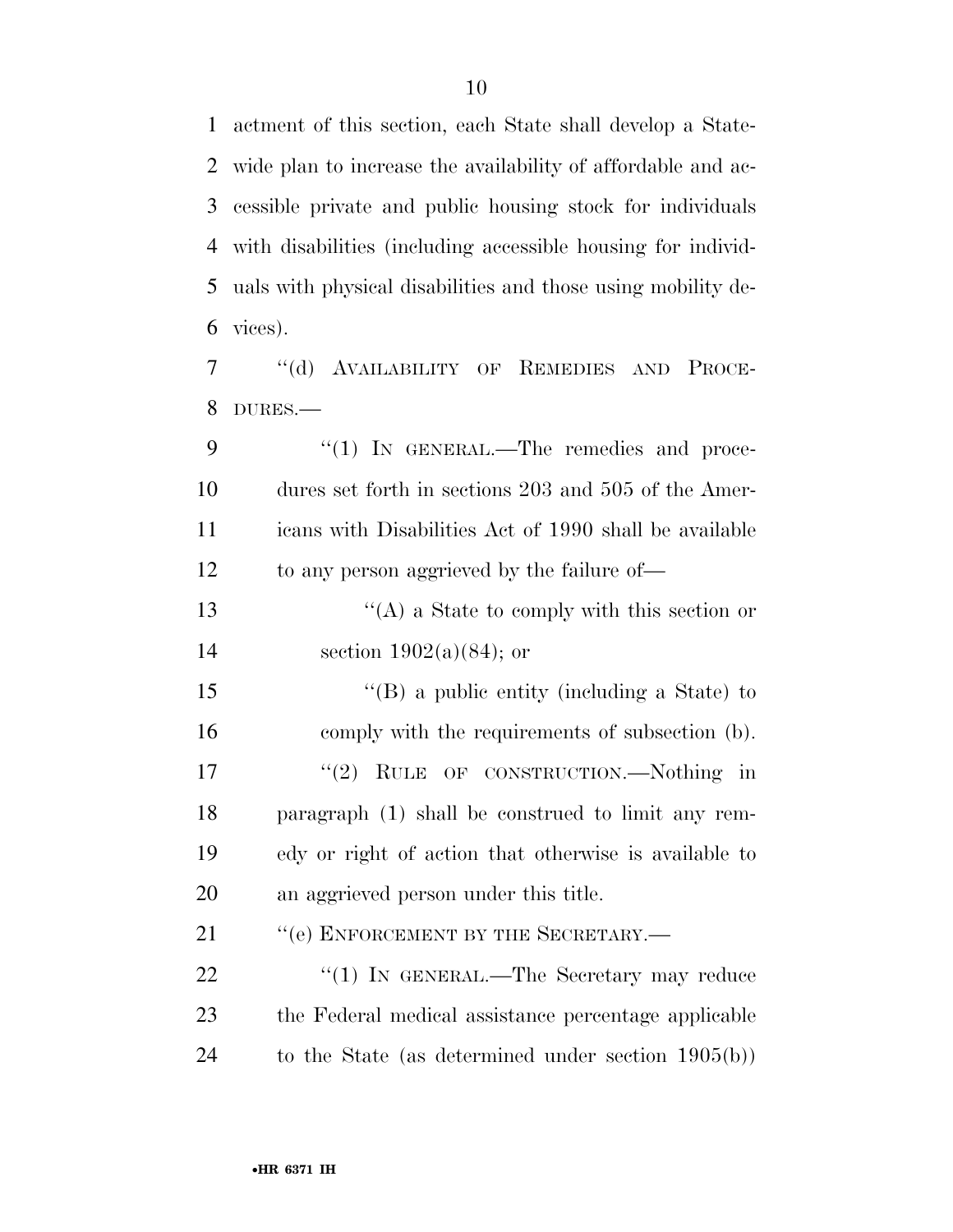if the Secretary determines that the State has vio-2 lated the requirements of subsection (b). 3 "(2) RULE OF CONSTRUCTION.—Nothing in paragraph (1) shall be construed to limit any rem- edy or right of action that is otherwise available to the Secretary. ''(f) REPORTING REQUIREMENTS.—With respect to fiscal year 2018, and for each fiscal year thereafter, each State shall submit to the Administrator of the Administra-tion for Community Living of the Department of Health

 and Human Services, not later than April 1 of the suc- ceeding fiscal year, a report, in such form and manner as the Secretary shall require, that includes—

14 ''(1) the total number of individuals enrolled in the State plan or under a waiver of the plan during such fiscal year that required the level of care pro- vided in a nursing facility, an intermediate care fa- cility for the mentally retarded, an institution for mental diseases, or any other similarly restrictive or institutional setting, disaggregated by the type of fa-21 cility or setting;

 $\langle \langle 2 \rangle$  with respect to the total number described in paragraph (1), the total number of individuals de- scribed in that paragraph who received care in a nursing facility, an intermediate care facility for the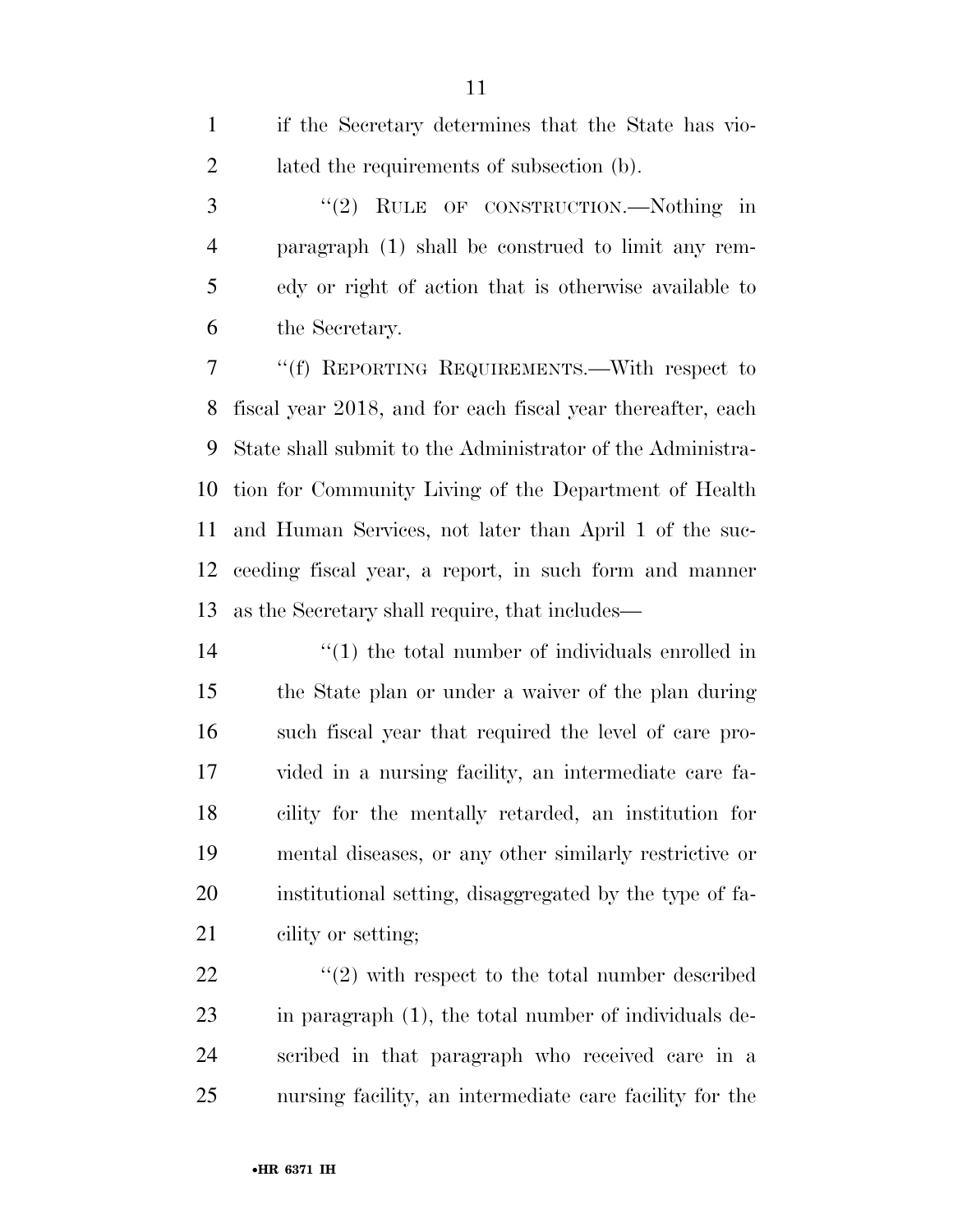mentally retarded, an institution for mental diseases, or any other similarly restrictive or institutional set- ting, disaggregated by the type of facility or setting; and

5 "(3) with respect to the total number described in paragraph (2), the total number of individuals de- scribed in that paragraph who were transitioned from a nursing facility, an intermediate care facility for the mentally retarded, an institution for mental diseases, or any other similarly restrictive or institu- tional setting to a home and community-based set- ting, disaggregated by the type of home and commu-nity-based setting.''.

 (c) INCLUSION AS A MANDATORY SERVICE.—Section 15 1905(a)(4)(A) of the Social Security Act (42 U.S.C. 16 1396d(a)(4)(A)) is amended by striking "other than" and inserting ''including similar services such as rehabilitative services and assistance and support in accomplishing ac- tivities of daily living, instrumental activities of daily liv- ing, and health-related tasks, that are provided, at the in- dividual's option, in a home and community-based setting 22 (as defined in section  $1904A(a)(3)$ ), but not including". (d) APPLICATION TO WAIVERS.—Notwithstanding section 1904A of the Social Security Act (as added by sub-25 section (b)), such section and sections  $1902(a)(84)$  and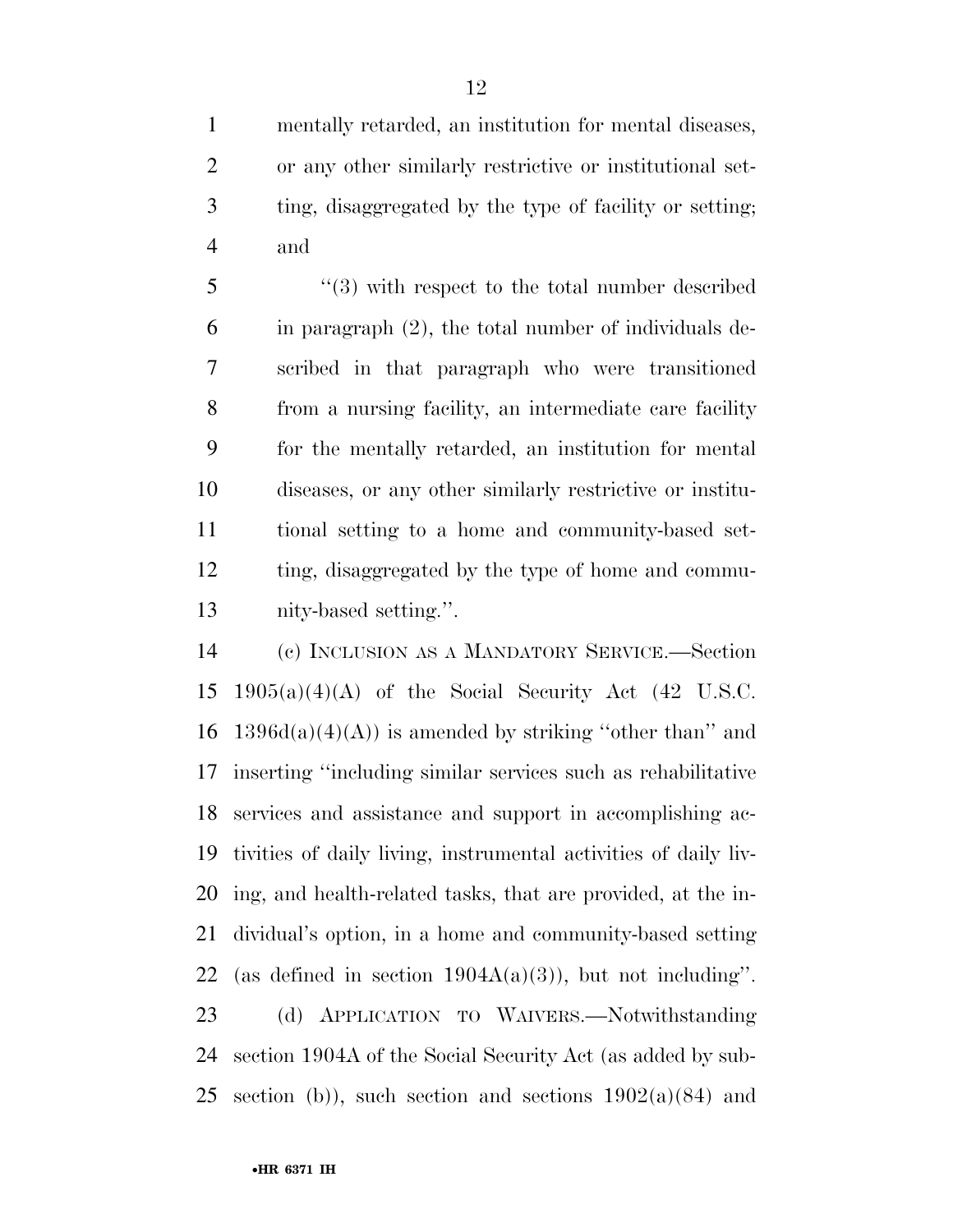1905(a)(4)(A) of the Social Security Act (42 U.S.C. 1396 et seq.), as amended by subsections (a) and (c), respec- tively, shall not apply to any individuals who are eligible for medical assistance for home and community-based services under a waiver under section 1115 or 1915 of the Social Security Act (42 U.S.C. 1315, 1396n) and who are receiving such services, to the extent such sections (as so added or amended) are inconsistent with any such waiv-er.

(e) EFFECTIVE DATE.—

 (1) IN GENERAL.—Except as provided in para- graph (2), the amendments made by this section shall take effect on October 1, 2019.

 (2) DELAY PERMITTED IF STATE LEGISLATION REQUIRED.—In the case of a State plan under sec- tion 1902 of the Social Security Act (42 U.S.C. 1396a) which the Secretary of Health and Human Services determines requires State legislation (other than legislation appropriating funds) in order for the plan to meet the additional requirements imposed by the amendments made by this section, the State plan shall not be regarded as failing to comply with the requirements of such section 1902 solely on the basis of the failure of the plan to meet such addi-tional requirements before the first day of the first